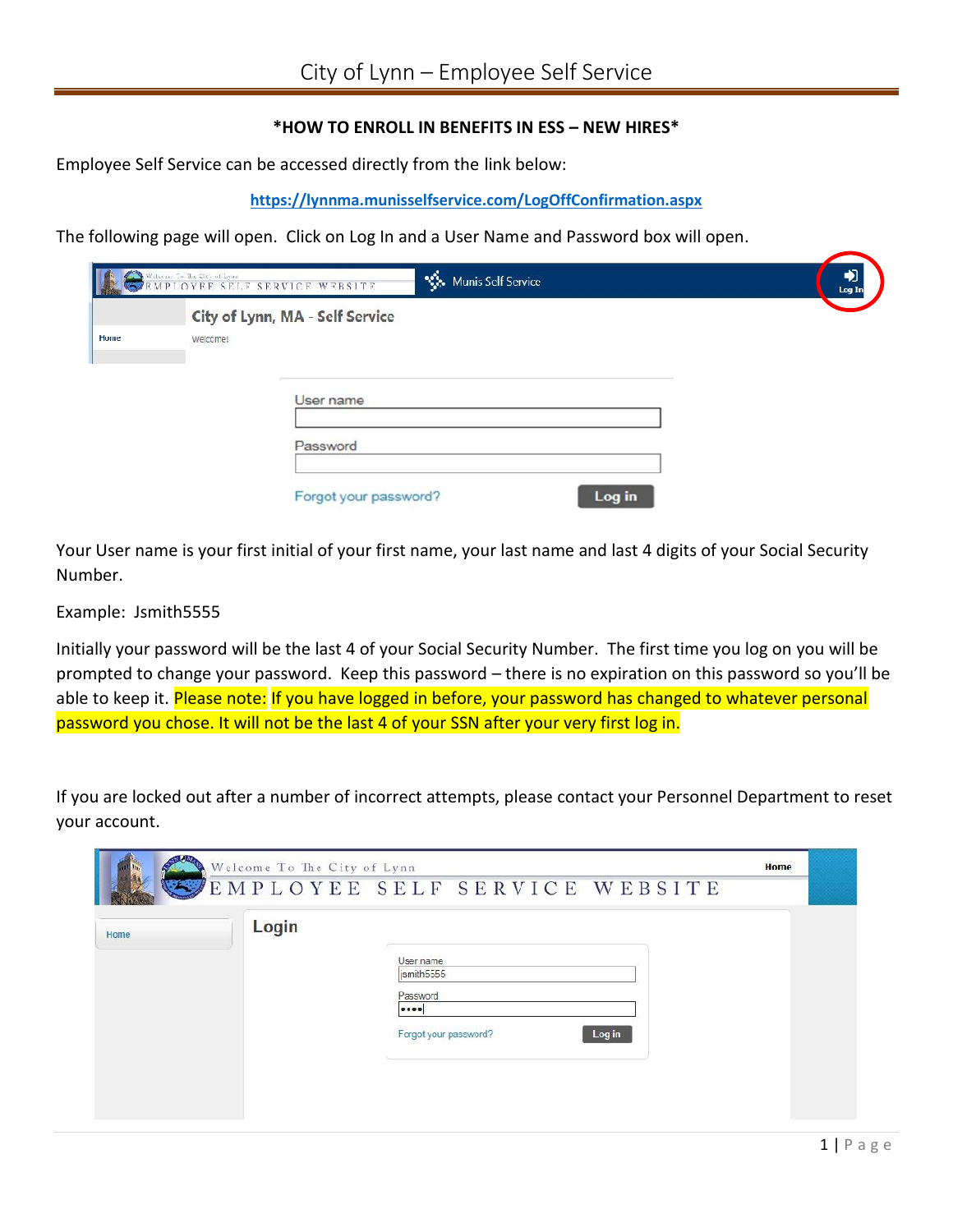Enter your user name and password and click on Log in.

Please note: If you have already changed your initial password to a personal password, please skip to page 3.

You will then be prompted with the below screen to change your password.

Your new password needs to be at least 8 characters long, contain at least 1 number and contain at least one uppercase character and one lowercase character.

|      |                              |                                                                                                                                                                       |            |              |        |        |        |                       |  |      | uwyni |
|------|------------------------------|-----------------------------------------------------------------------------------------------------------------------------------------------------------------------|------------|--------------|--------|--------|--------|-----------------------|--|------|-------|
|      | Welcome To The City of Lynn  |                                                                                                                                                                       |            |              |        |        |        |                       |  |      | Home  |
|      | MPLOYEE SELF SERVICE WEBSITE |                                                                                                                                                                       |            |              |        |        |        |                       |  |      |       |
|      | Login                        |                                                                                                                                                                       |            |              |        |        |        |                       |  |      |       |
| Home |                              | Before proceeding you must change your password.                                                                                                                      |            |              |        |        |        |                       |  |      |       |
|      |                              | New password must be at least 8 characters long, contain at                                                                                                           |            |              |        |        |        |                       |  |      |       |
|      |                              | least 1 numeric character and contain at least one uppercase<br>character and one lowercase character.                                                                |            |              |        |        |        |                       |  |      |       |
|      |                              | Current password                                                                                                                                                      |            |              |        |        |        |                       |  |      |       |
|      |                              | New password                                                                                                                                                          |            |              |        |        |        |                       |  |      |       |
|      |                              | Password strength                                                                                                                                                     |            | Unacceptable |        |        |        |                       |  |      |       |
|      |                              | Confirm new password                                                                                                                                                  |            |              |        |        |        |                       |  |      |       |
|      |                              | New password hint                                                                                                                                                     |            |              |        |        |        |                       |  |      |       |
|      |                              |                                                                                                                                                                       |            |              | Change |        | Cancel |                       |  |      |       |
|      |                              |                                                                                                                                                                       |            |              |        |        |        |                       |  |      |       |
|      |                              |                                                                                                                                                                       |            |              |        |        |        |                       |  |      |       |
|      |                              |                                                                                                                                                                       |            |              |        |        |        |                       |  |      |       |
|      |                              |                                                                                                                                                                       |            |              |        |        |        |                       |  |      |       |
|      |                              |                                                                                                                                                                       |            |              |        |        |        |                       |  |      |       |
|      |                              |                                                                                                                                                                       |            |              |        |        |        |                       |  |      |       |
|      |                              |                                                                                                                                                                       |            |              |        |        |        |                       |  |      |       |
|      |                              |                                                                                                                                                                       |            |              |        |        |        |                       |  |      |       |
|      |                              |                                                                                                                                                                       |            |              |        |        |        |                       |  |      |       |
|      | Welcome To The City of Lynn  |                                                                                                                                                                       |            |              |        |        |        |                       |  | Home |       |
|      | PLOYEE SELF SERVICE WEBSITE  |                                                                                                                                                                       |            |              |        |        |        |                       |  |      |       |
|      |                              |                                                                                                                                                                       |            |              |        |        |        |                       |  |      |       |
| Home | Login                        |                                                                                                                                                                       |            |              |        |        |        |                       |  |      |       |
|      |                              | Before proceeding you must change your password.                                                                                                                      |            |              |        |        |        |                       |  |      |       |
|      |                              | New password must be at least 8 characters long, contain at<br>least 1 numeric character and contain at least one uppercase<br>character and one lowercase character. |            |              |        |        |        |                       |  |      |       |
|      |                              | Current password                                                                                                                                                      |            |              |        |        |        |                       |  |      |       |
|      |                              | New password                                                                                                                                                          |            |              |        |        |        |                       |  |      |       |
|      |                              | Password strength                                                                                                                                                     | Acceptable |              |        |        |        |                       |  |      |       |
|      |                              | Confirm new password                                                                                                                                                  |            |              |        |        |        |                       |  |      |       |
|      |                              | New password hint                                                                                                                                                     | Patriots   |              |        |        |        | $\boldsymbol{\times}$ |  |      |       |
|      |                              |                                                                                                                                                                       | Change     |              |        | Cancel |        |                       |  |      |       |
|      |                              |                                                                                                                                                                       |            |              |        |        |        |                       |  |      |       |
|      |                              |                                                                                                                                                                       |            |              |        |        |        |                       |  |      |       |
|      |                              |                                                                                                                                                                       |            |              |        |        |        |                       |  |      |       |
|      |                              |                                                                                                                                                                       |            |              |        |        |        |                       |  |      |       |
|      |                              |                                                                                                                                                                       |            |              |        |        |        |                       |  |      |       |

Note that a password hint is required to be filled out in case you forget your password it will be emailed to you.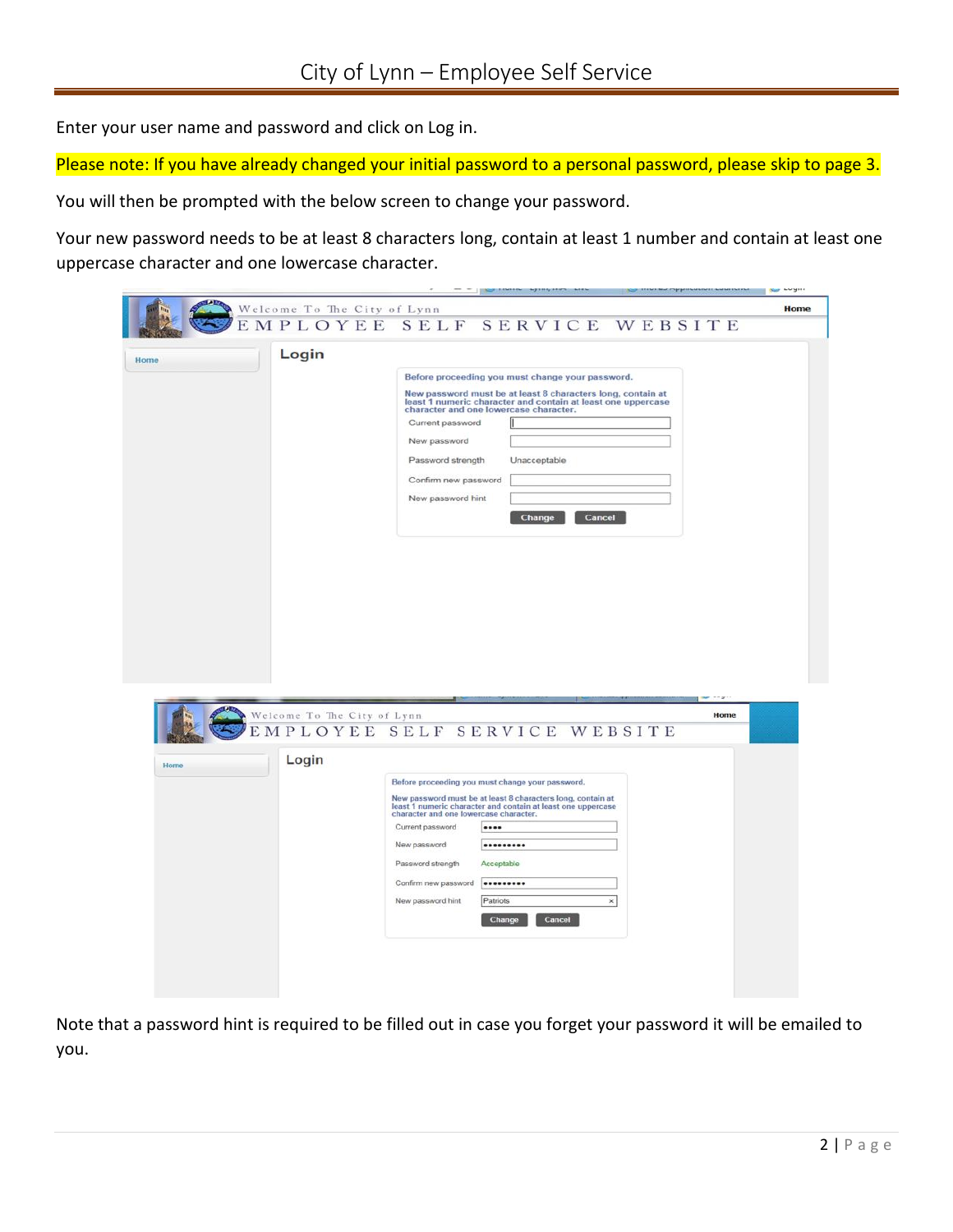

Click on **Benefits** on the left hand side of your screen:

| Home                         |
|------------------------------|
| <b>Employee Self Service</b> |
| <b>Benefits</b>              |
| Certifications               |
| Pay/Tax Information          |
| Personal Information         |
| Substitute Teaching          |
| Time Off                     |

Here, you can make your elections for Health, Dental and Life Insurance.

| <b>Benefits</b>                    |                                                                                                                                   |                         |                                     |  |
|------------------------------------|-----------------------------------------------------------------------------------------------------------------------------------|-------------------------|-------------------------------------|--|
| <b>New Hire Benefit Enrollment</b> |                                                                                                                                   |                         |                                     |  |
|                                    | You must complete this enrollment by 7/31/2020. After you choose your benchts, please click "Continue" to review and submit them. |                         |                                     |  |
| Benefit                            | Current Election                                                                                                                  | <b>Current Election</b> |                                     |  |
| <b>HEALTH INSURANCE</b>            | No Electron Made                                                                                                                  | Election Not Made       | Decline benefit   Make New Electron |  |
| DENTAL INSURANCE                   | No Flection Made                                                                                                                  | Herritorn Not Marks     | Decline benefit   Make New Election |  |
| LIFE INSURANCE                     | No Fiection Made                                                                                                                  | Election Not Made       | Decline benefit   Make New Flection |  |
|                                    |                                                                                                                                   |                         |                                     |  |

Continue

### \*Let's start with Health Insurance!

**If you do not want Health Insurance** for FY2021, you can Click "**Decline Benefit**." **Please Note: if you select this option, you will not be covered by our Health Insurance during fiscal year 2021!**

| Benefit                 | <b>Current Election</b> | <b>Current Election</b>  |                                     |
|-------------------------|-------------------------|--------------------------|-------------------------------------|
| <b>HEALTH INSURANCE</b> | No Flection Made        | <b>Flection Not Made</b> | Decline benefit   Make New Fiection |
|                         |                         |                          |                                     |
|                         |                         |                          |                                     |
|                         |                         |                          | $3   P \text{age}$                  |
|                         |                         |                          |                                     |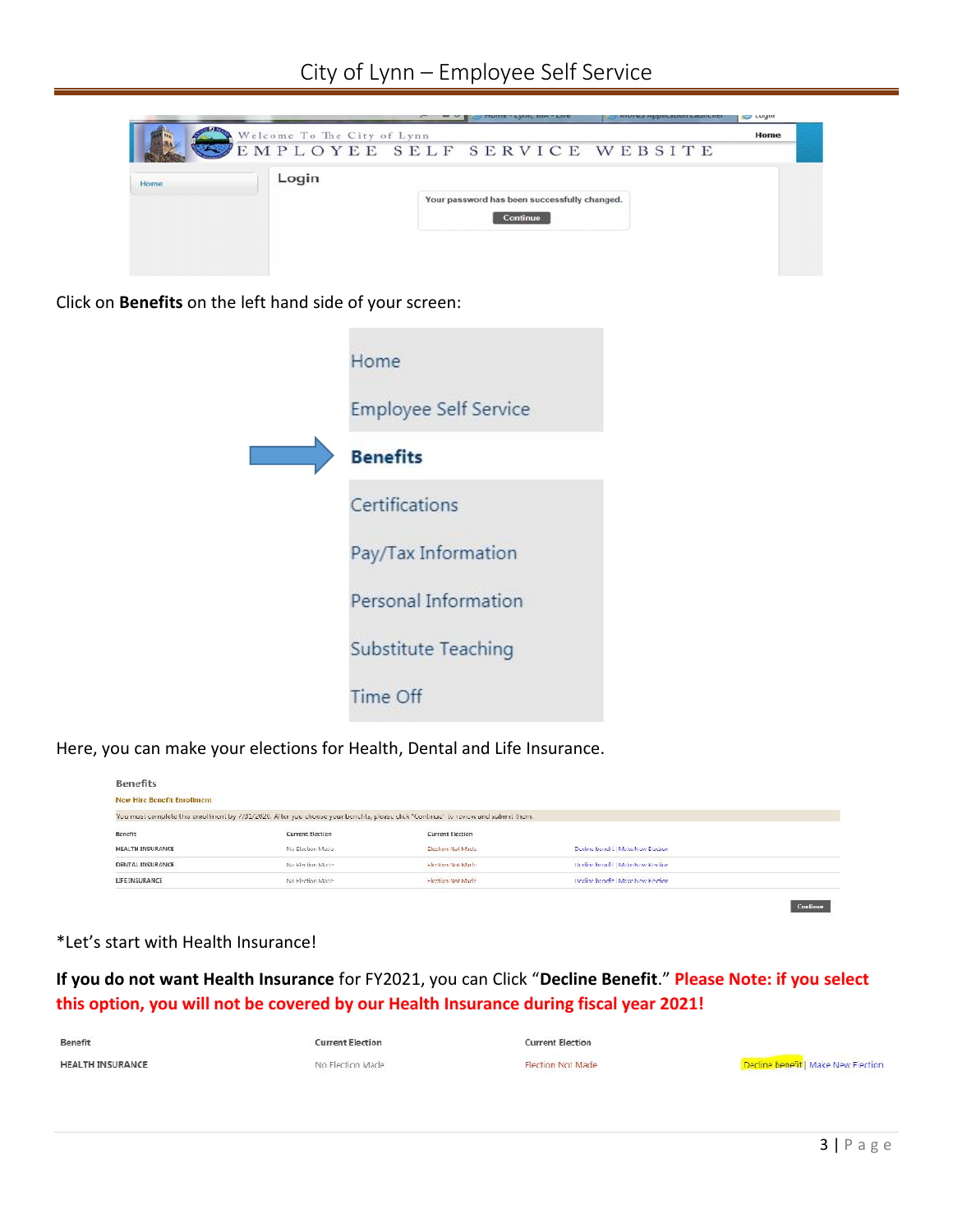If you want to enroll in a Health Insurance Plan, please click on "**Make New Election**."

| Benefit                 |                 |                   |                                     |
|-------------------------|-----------------|-------------------|-------------------------------------|
| <b>HEALTH INSURANCE</b> | No Hection Made | Election Not Made | Decline benefit   Make New Election |

#### When you click "**Make New Election**", the following screen appears.

*(Please note all of the options listed below say (CITY). If you are logging in as a School Department employee, you will see (SCHOOL) instead of (CITY) in each of the plan names below. Pay Period Costs will also vary for Schools as you make 38 payments per year and City employees make 48 payments per year.)*

|            | Choose one or decline.                                                                                                                                                            |
|------------|-----------------------------------------------------------------------------------------------------------------------------------------------------------------------------------|
| $\bigcirc$ | HEALTH - HARVARD HMO INDIVIDUAL (CITY)<br>Annual Costs: Employee Cost \$2,859.36 / Employer Cost \$8,577.60<br>Pay Period Costs: Employee Cost \$59.57 / Employer Cost \$178.70   |
|            | HEALTH - HARVARD HMO FAMILY (CITY)<br>Annual Costs: Employee Cost \$7,656.00 / Employer Cost \$22,967.52<br>Pay Period Costs: Employee Cost \$159.50 / Employer Cost \$478.49     |
|            | HEALTH - HARVARD PPO INDIVIDUAL (CITY)<br>Annual Costs: Employee Cost \$5,605.92 / Employer Cost \$13,080.96<br>Pay Period Costs: Employee Cost \$116.79 / Employer Cost \$272.52 |
|            | HEALTH - HARVARD PPO FAMILY (CITY)<br>Annual Costs: Employee Cost \$15,049.44 / Employer Cost \$35,114.88<br>Pay Period Costs: Employee Cost \$313.53 / Employer Cost \$731.56    |
|            | I Decline                                                                                                                                                                         |

Select the Plan you would like to enroll in and then click "**Continue**."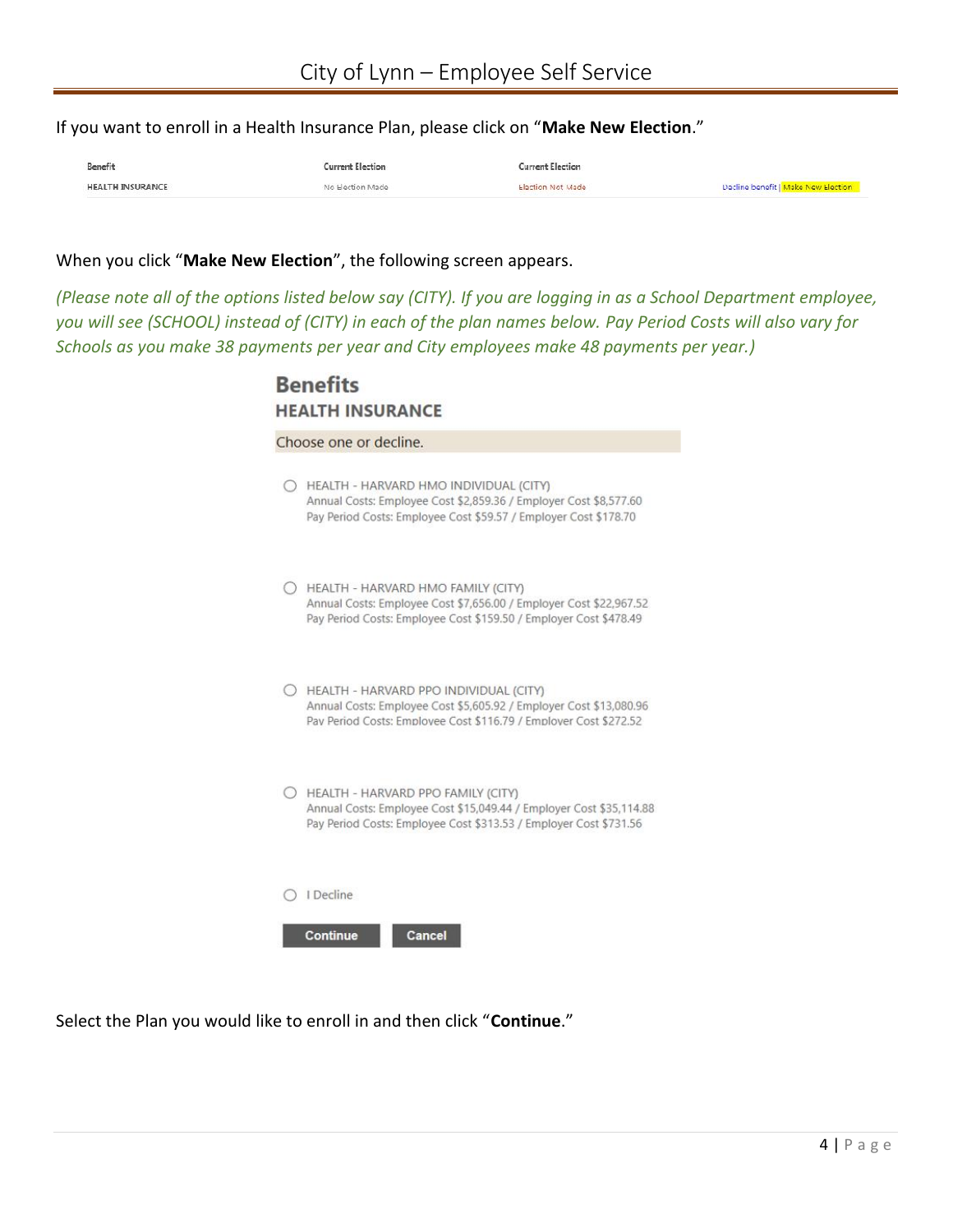If you are enrolling in a Family Plan, you will need to add your dependents.

THEALTH - HARVARD HMO FAMILY (CITY) Annual Costs: Employee Cost \$7,656.00 / Employer Cost \$22,967.52 Pay Period Costs: Employee Cost \$159.50 / Employer Cost \$478.49

Click "**Add New Dependent**."



Fill in all required info and then click "**OK**." (Please note someone from Administration will be emailing you for detailed info about your Primary Care Provider before approving your enrollment.)

| First name *                                   | George                    |              |
|------------------------------------------------|---------------------------|--------------|
| Middle initial                                 | M                         |              |
| Last name *                                    | <b>Banks</b>              |              |
| Suffix                                         |                           |              |
| Date of birth *                                | 8/21/2015                 |              |
| Gender                                         | MAIF $\vee$               |              |
| Kelationship *                                 | <b>CHILD</b>              | $\checkmark$ |
| SSN # (include dashes)                         | 123-45-6789               |              |
| LIST PCP NAME,                                 |                           |              |
| <b>ADDRESS AND</b><br>PHONE NUMBER<br>$HFRF$ * | Alex Jamieson<br>$\times$ |              |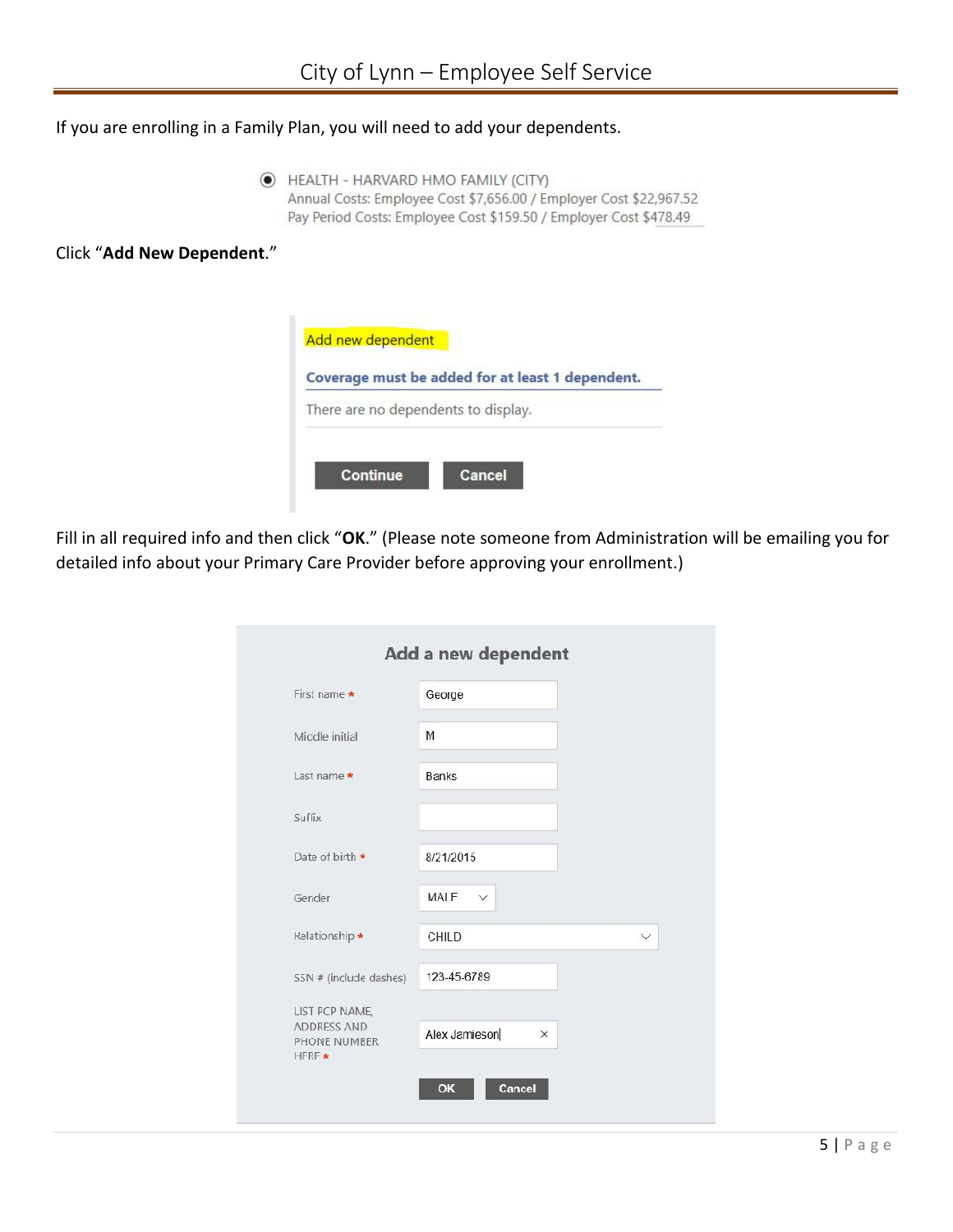Once all of your dependents are listed in this area, please click "**Continue**."

| Coverage can be added for additional dependents. |               |                 |  |  |  |
|--------------------------------------------------|---------------|-----------------|--|--|--|
| Name                                             | Date of Birth |                 |  |  |  |
| George M Banks                                   | 8/21/2015     | Change   Delete |  |  |  |

This should bring you back to the original Open Enrollment Screen. Now you will see a **New Election** listed for Health Insurance. In this example, I chose an HMO Family Plan.

| <b>Benefits</b>                    |                  |                                                                                                                                    |                                       |  |  |  |  |  |
|------------------------------------|------------------|------------------------------------------------------------------------------------------------------------------------------------|---------------------------------------|--|--|--|--|--|
| <b>New Hire Benefit Enrollment</b> |                  |                                                                                                                                    |                                       |  |  |  |  |  |
|                                    |                  | You must complete this enrollment by 7/31/2020. After you choose your benefits, please click "Continue" to review and submit them. |                                       |  |  |  |  |  |
| Benefit                            | Current Election | <b>Current Election</b>                                                                                                            |                                       |  |  |  |  |  |
| <b>HEALTH INSURANCE</b>            | No Election Made | HEALTH - HMO - FAMILY - (CITY)<br>\$159.50   details                                                                               | Decline benefit   Change New Election |  |  |  |  |  |

#### \*Next up, Dental Insurance!

**If you do not want Dental Insurance** for FY2021, you can Click "**Decline Benefit**." **Please Note: if you select this option, you will not be covered by our Dental Insurance during fiscal year 2021!**

| <b>Benefits</b>                    |                  |                                                                                                                                    |                                       |  |  |  |  |  |
|------------------------------------|------------------|------------------------------------------------------------------------------------------------------------------------------------|---------------------------------------|--|--|--|--|--|
| <b>New Hire Benefit Enrollment</b> |                  |                                                                                                                                    |                                       |  |  |  |  |  |
|                                    |                  | You must complete this enrollment by //31/2020. After you choose your benefits, please click "Continue" to review and submit them. |                                       |  |  |  |  |  |
| <b>Benefit</b>                     | Current Flection | <b>Current Election</b>                                                                                                            |                                       |  |  |  |  |  |
| <b>HEALTH INSURANCE</b>            | No Election Made | HEALTH - HMO - INDIVIDUAL - (CITY)<br>559.57   details                                                                             | Decline benefit   Change New Election |  |  |  |  |  |
| DENTAL INSURANCE                   | No Election Made | Election Not Made                                                                                                                  | Decline benefit I Make New Election   |  |  |  |  |  |

# If you want to enroll in a Dental Insurance Plan, please click on "**Make New Election**."

| <b>Benefits</b>                    |                         |                                                                                                                                   |                                       |  |  |
|------------------------------------|-------------------------|-----------------------------------------------------------------------------------------------------------------------------------|---------------------------------------|--|--|
| <b>New Hire Benefit Enrollment</b> |                         |                                                                                                                                   |                                       |  |  |
|                                    |                         | You must complete this enrollment by 7/31/2020. After you choose your benefits, please dick "Continue" to review and submit them. |                                       |  |  |
| Benefit                            | <b>Current Election</b> | Current Election                                                                                                                  |                                       |  |  |
| <b>HEALTH INSURANCE</b>            | No Election Made        | LIFALTI LIMO INDIVIDUAL (CITY)<br>S59.57   details                                                                                | Decline benefit   Change New Election |  |  |
| DENTAL INSURANCE                   | No Election Made        | Election Not Made                                                                                                                 | Decline benefit   Make New Election   |  |  |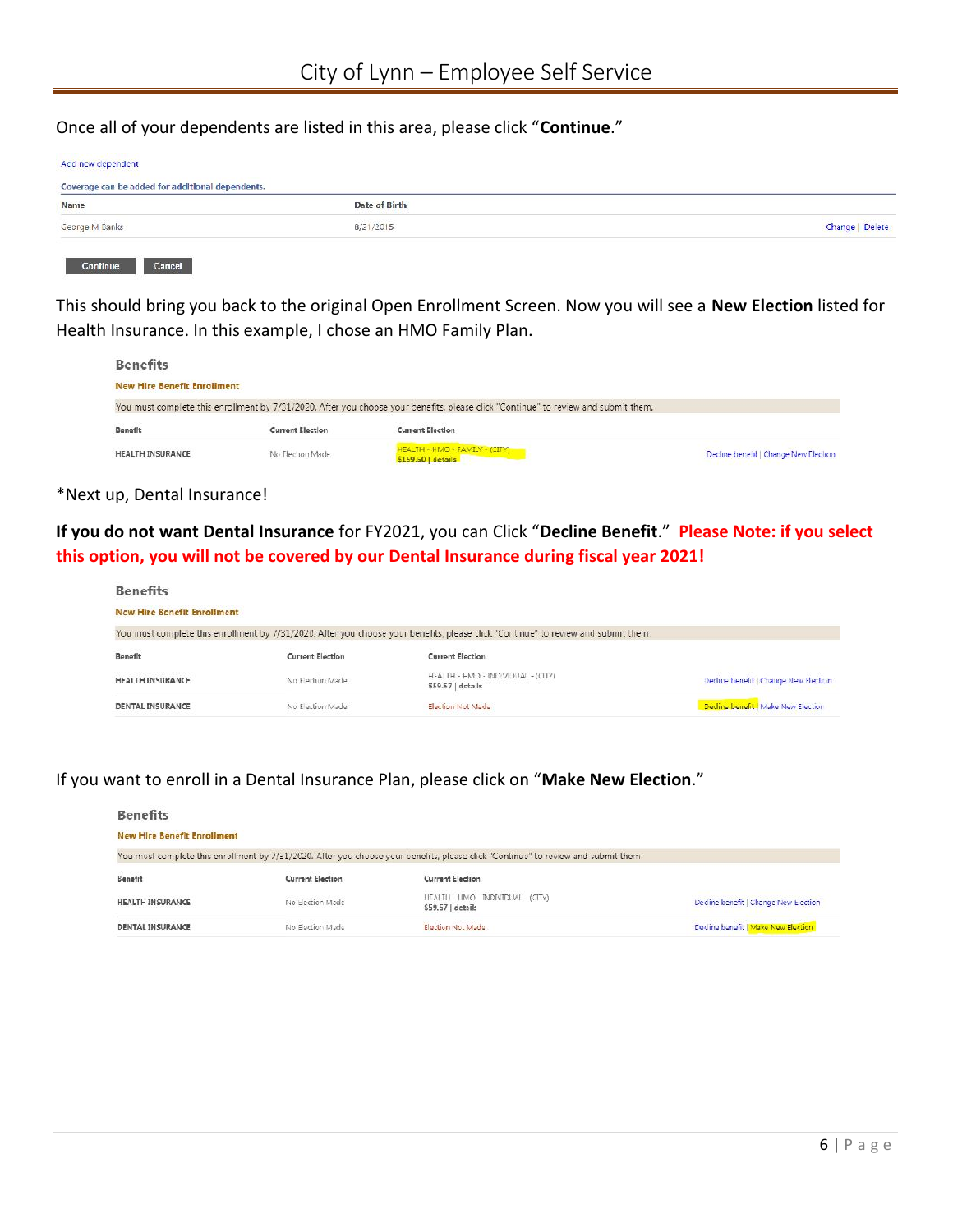When you click "**Make New Election**", the following screen appears.

|    | Choose one or decline                                                                                                                                                       |
|----|-----------------------------------------------------------------------------------------------------------------------------------------------------------------------------|
|    | DENTAL - ALTUS INDIVIDUAL LOW PLAN (CITY)<br>Annual Costs: Employee Cost \$579.80 / Employer Cost \$0.00<br>Pay Period Costs: Employee Cost \$11.15 / Employer Cost \$0.00  |
| () | DENTAL - ALTUS INDIVIDUAL HIGH PLAN (CITY)<br>Annual Costs: Employee Cost \$673.92 / Employer Cost \$0.00<br>Pay Period Costs: Employee Cost \$12.96 / Employer Cost \$0.00 |
|    | DENTAL - ALTUS FAMILY LOW PLAN (CITY)<br>Annual Costs: Employee Cost \$1,615.12 / Employer Cost \$0.00<br>Pay Period Costs: Employee Cost \$31.06 / Employer Cost \$0.00    |
|    | DENTAL - ALTUS FAMILY HIGH PLAN (CITY)<br>Annual Costs: Employee Cost \$1,968.20 / Employer Cost \$0.00<br>Pay Period Costs: Employee Cost \$37.85 / Employer Cost \$0.00   |
|    | I Decline                                                                                                                                                                   |

In this example, I am selecting a Family Plan. It has pulled the dependents I listed under my Health Insurance already, you just need to click on each of your dependents in the drop down and click "**Add Coverage**."

| I Decline                                        |  |                                  |
|--------------------------------------------------|--|----------------------------------|
| <b>BANKS, GEORGE M</b>                           |  | Add coverage   Add new dependent |
| Coverage must be added for at least 1 dependent. |  |                                  |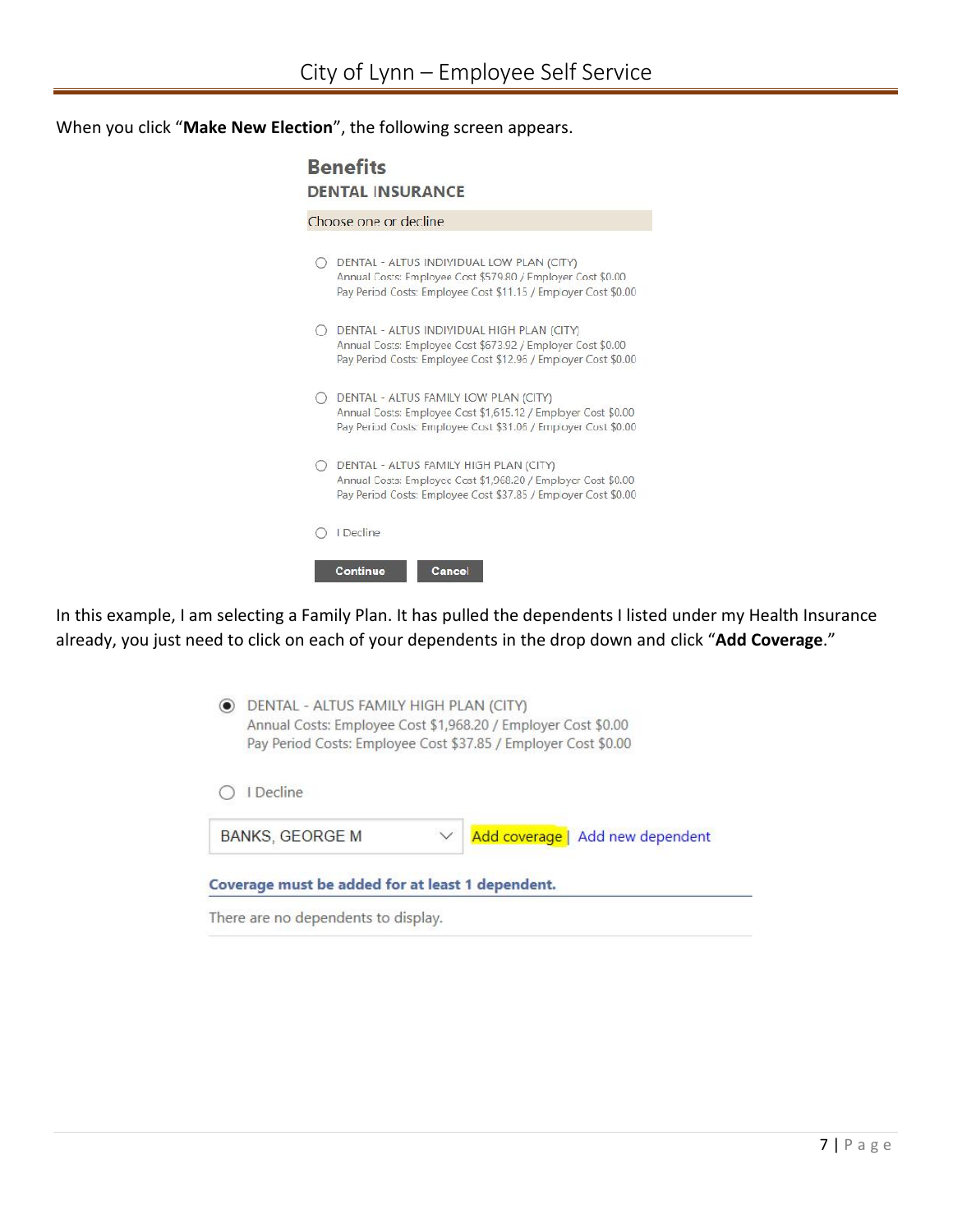| First name *           | <b>GEORGE</b> | $\times$ |   |
|------------------------|---------------|----------|---|
| Middle initial         | M             |          |   |
| Last name *            | <b>HANKS</b>  |          |   |
| Suffix                 |               |          |   |
| Date of birth *        | 8/21/2015     |          |   |
| Gender                 | MAIF V        |          |   |
| Relationship *         | CHILD         |          | V |
| SSN # (include dashes) | XXX-XX-XXXX   |          |   |

Confirm the information included in the required fields and click "**OK.**"

Once all of your dependents are listed in this area, please click "**Continue**."

| Coverage can be added for additional dependents. |               |                 |  |
|--------------------------------------------------|---------------|-----------------|--|
| Name                                             | Date of Birth |                 |  |
| <b>GEORGE M BANKS</b>                            | 8/21/2015     | Change   Delete |  |

This should bring you back to the original Open Enrollment Screen. Now you will see a **New Election** listed for both Health Insurance and Dental Insurance. In this example, I elected a Family HMO Plan and the Family Dental High Plan. If anything looks wrong, click on "**Change New Election**" and edit anything you need to.

|                  |                         | You must complete this enrollment by 7/31/2020. After you choose your benefits, please click "Continue" to review and submit them. |                                                               |  |
|------------------|-------------------------|------------------------------------------------------------------------------------------------------------------------------------|---------------------------------------------------------------|--|
| Benefit          | <b>Current Election</b> | <b>Current Election</b>                                                                                                            |                                                               |  |
| HEALTH INSURANCE | No Flection Made        | FEACHE - HASO - FAMILY - (COLV)<br>\$159.50   details                                                                              | Dedine benefit   Change New Flection                          |  |
| DENTAL INSURANCE | No Election Made        | DENTAL - ALTUS - HIGH PLAN - FAMILY - (CITY)<br>\$37.85   details                                                                  | Decline benefit   Change New Election                         |  |
| LIFE INSURANCE   | No Election Made        | <b>Election Not Made</b>                                                                                                           | Decline benefit   Make New Election<br>and Within Teacher and |  |

# \*Finally, Life Insurance!

tion, you $8 | P \text{age}$ **If you do not want Life Insurance**, you can Click "**Decline Benefit**." **Please Note: if you select this option, you will not be offered this life insurance again! It can only be elected when you are a new hire.**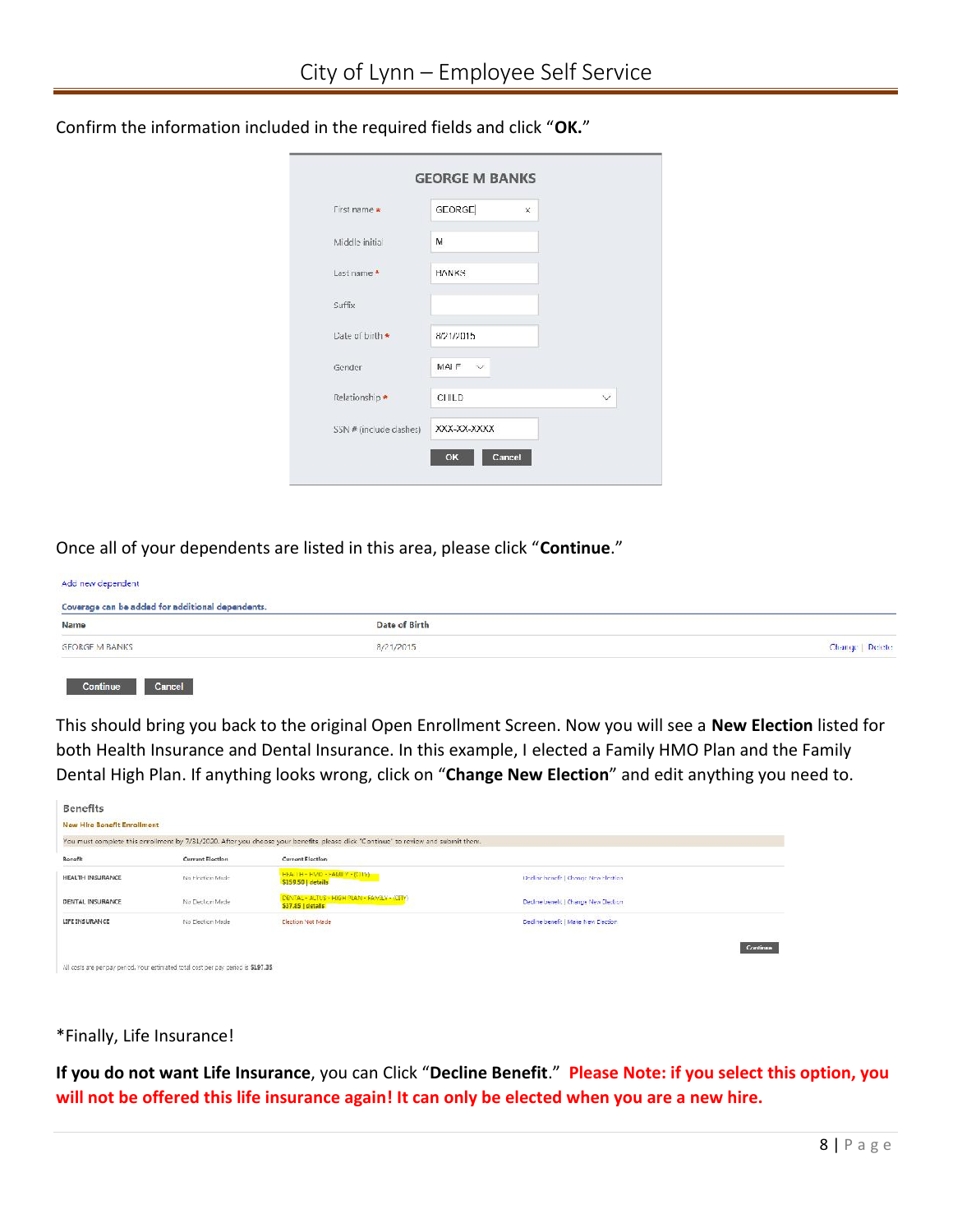If you want to enroll in Life Insurance, please click on "**Make New Election**."

This screen will appear. Please click on the link to the "**Boston Mutual Required Form**" in the top right corner (highlighted in the screenshot below.)

Please complete and sign this form and return to the Treasurer's office as soon as possible. Click the radio button to select the Life Insurance Plan and then click "**Continue.**"



This should bring you back to the original Open Enrollment Screen. If anything looks wrong, click on "**Change New Election**" and edit anything you need to. If everything looks correct, please click "**Continue.**"

| New Hire Benefit Enrollment |                         |                                                                                                                                    |                                        |  |
|-----------------------------|-------------------------|------------------------------------------------------------------------------------------------------------------------------------|----------------------------------------|--|
|                             |                         | You must complete this enrollment by 7/31/2020. Atter you choose your benefits, please click "Continue" to review and submit them. |                                        |  |
| Benefit                     | <b>Current Election</b> | Current Election                                                                                                                   |                                        |  |
| HEALTH INSURANCE            | No Election Made        | HEALTH HAVO FAMILY (CITY)<br>\$159.50   details                                                                                    | Decline benefit   Change New Clection  |  |
| DENTAL INSURANCE            | No Firedian Made        | DENTAL - ALLUS - HIGH PAN - FAMILY - [CITY]<br>\$37.85   details                                                                   | On cline benefit   Change New Flection |  |
| LIFE INSURANCE              | No Election Made        | 2010/08/2010 10:00:00 00:00 10:00:00 00:00:00 00:00:00:00:00:00:00<br>CITY LITE INSURANCE CITY EMPLOYEES<br>\$0.68   details       | Decline benefit   Change New Clection  |  |

All costs are per pay period. Your estimated total cost per pay period is \$198.03.

Once you click "**Continue**", you will be able to review your enrollment elections.

| Review your enrollment                                  |                                 |
|---------------------------------------------------------|---------------------------------|
| <b>Review</b>                                           |                                 |
| <b>HEALTH INSURANCE</b>                                 |                                 |
| ELECTION - HEALTH - HMO - FAMILY - (CITY)               |                                 |
| <b>GEORGE M BANKS</b>                                   |                                 |
| Pay Period Employee Cost                                | \$159.50                        |
| Pay Period Employer Cost                                | \$478.49                        |
| Annual Employee Cost                                    | \$7,656.00                      |
| Annual Employer Cost                                    | \$22,967.52                     |
| <b>DENTAL INSURANCE</b>                                 |                                 |
| ELECTION - DENTAL - ALTUS - HIGH PLAN - FAMILY - (CITY) |                                 |
| <b>GEORGE M BANKS</b>                                   |                                 |
| Pay Period Employee Cost                                | \$37.85                         |
| Pay Period Employer Cost                                | \$0.00                          |
| Annual Employee Cost                                    | \$1,958.20                      |
| Annual Employer Cost                                    | \$0.00                          |
| <b>LIFE INSURANCE</b>                                   |                                 |
| ELECTION - CITY LIFE INSURANCE - CITY EMPLOYEES         |                                 |
| Pay Period Employee Cost                                | 50.68                           |
| Annual Employee Cost                                    | \$32.64                         |
| TOTAL PAY PERIOD EMPLOYEE COST                          | \$198.03                        |
| TOTAL ANNUAL EMPLOYEE COST                              | \$9,656.84                      |
|                                                         | Colomb Chatoon Modific Consul - |